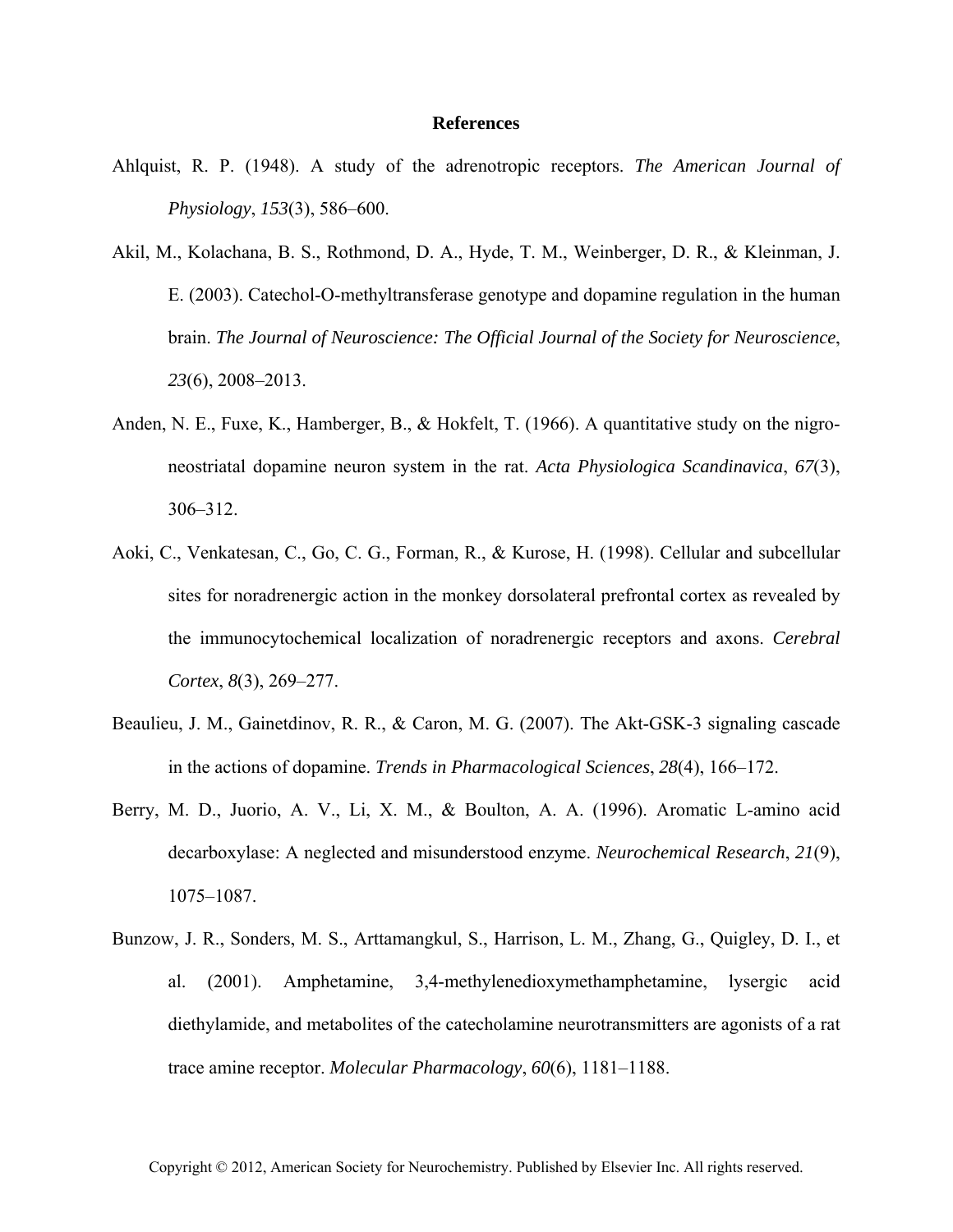- Bylund, D. B., Eikenberg, D. C., Hieble, J. P., Langer, S. Z., Lefkowitz, R. J., Minneman, K. P., et al. (1994). International union of pharmacology nomenclature of adrenoceptors. *Pharmacological Reviews*, *46*(2), 121–136.
- Cavalli, A., Lattion, A. L., Hummler, E., Nenniger, M., Pedrazzini, T., Aubert, J. F., et al. (1997). Decreased blood pressure response in mice deficient of the alpha1b-adrenergic receptor. *Proceedings of the National Academy of Sciences of the United States of America*, *94*(21), 11589–11594.
- Chen, L., & Zhuang, X. (2003). Transgenic mouse models of dopamine deficiency. *Annals of Neurology*, *54*(Suppl. 6), S91–102.
- Chen, N., & Reith, M. E. (2008). Substrates dissociate dopamine transporter oligomers. *Journal of Neurochemistry*, *105*(3), 910–920.
- Cherezov, V., Rosenbaum, D. M., Hanson, M. A., Rasmussen, S. G., Thian, F. S., Kobilka, T. S., et al. (2007). High-resolution crystal structure of an engineered human beta2-adrenergic G protein–coupled receptor. *Science*, *318*(5854), 1258–1265.
- Chruscinski, A. J., Rohrer, D. K., Schauble, E., Desai, K. H., Bernstein, D., & Kobilka, B. K. (1999). Targeted disruption of the beta2 adrenergic receptor gene. *The Journal of Biological Chemistry*, *274*(24), 16694–16700.
- Creese, I., Burt, D. R., & Snyder, S. H. (1976). Dopamine receptor binding predicts clinical and pharmacological potencies of antischizophrenic drugs. *Science*, *192*(4238), 481–483.
- Dahlstrom, A., & Fuxe, K. (1964). Localization of monoamines in the lower brain stem. *Experientia*, *20*(7), 398–399.
- Diliberto, E. J., Jr., Daniels, A. J., & Viveros, O. H. (1991). Multicompartmental secretion of ascorbate and its dual role in dopamine beta-hydroxylation. *The American Journal of*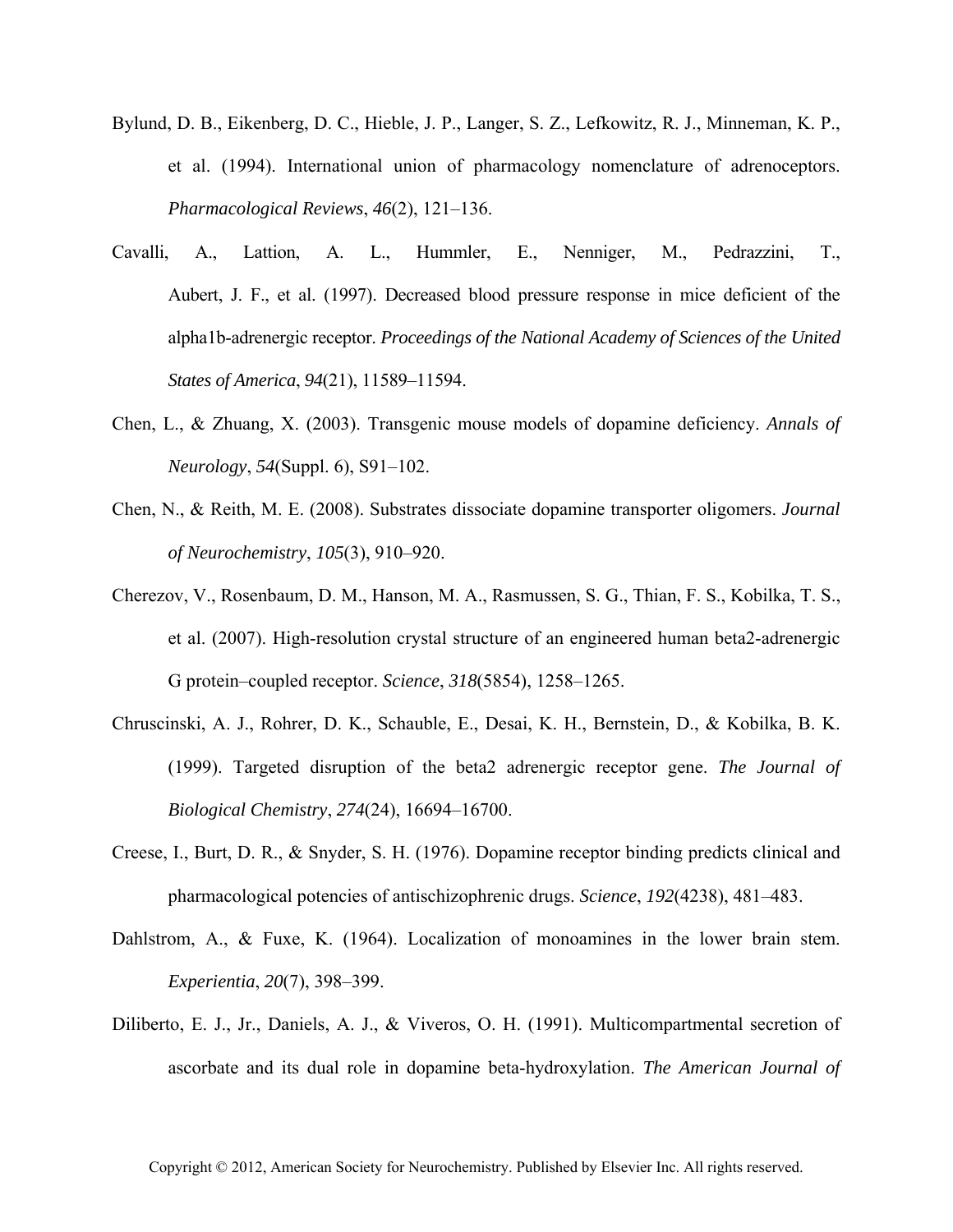*Clinical Nutrition*, *54*(Suppl. 6), 1163S–1172S.

- Dunkley, P. R., Bobrovskaya, L., Graham, M. E., von Nagy-Felsobuki, E. I., & Dickson, P. W. (2004). Tyrosine hydroxylase phosphorylation: Regulation and consequences. *Journal of Neurochemistry*, *91*(5), 1025–1043.
- Edwards, R. H. (1998). Neurotransmitter release: Variations on a theme. *Current Biology*, *8*(24), R883–885.
- Eisenhofer, G., Kopin, I. J., & Goldstein, D. S. (2004). Catecholamine metabolism: A contemporary view with implications for physiology and medicine. *Pharmacological Reviews*, *56*(3), 331–349.
- Fleming, W. W., McPhillips, J. J., & Westfall, D. P. (1973). Postjunctional supersensitivity and subsensitivity of excitable tissues to drugs. *Ergebnisse der Physiologie*, *68*, 55–119.
- Floor, E., Leventhal, P. S., Wang, Y., Meng, L., & Chen, W. (1995). Dynamic storage of dopamine in rat brain synaptic vesicles in vitro. *Journal of Neurochemistry*, *64*(2), 689– 699.
- Fon, E. A., & Edwards, R. H. (2001). Molecular mechanisms of neurotransmitter release. *Muscle & Nerve*, *24*(5), 581–601.
- Gainetdinov, R. R., & Caron, M. G. (2003). Monoamine transporters: From genes to behavior. *Annual Review of Pharmacology and Toxicology*, *43*, 261–284.
- Gainetdinov, R. R., Premont, R. T., Bohn, L. M., Lefkowitz, R. J., & Caron, M. G. (2004). Desensitization of G protein–coupled receptors and neuronal functions. *Annual Review of Neuroscience*, *27*, 107–144.
- Gogos, J. A., Morgan, M., Luine, V., Santha, M., Ogawa, S., Pfaff, D., et al. (1998). Catechol-Omethyltransferase-deficient mice exhibit sexually dimorphic changes in catecholamine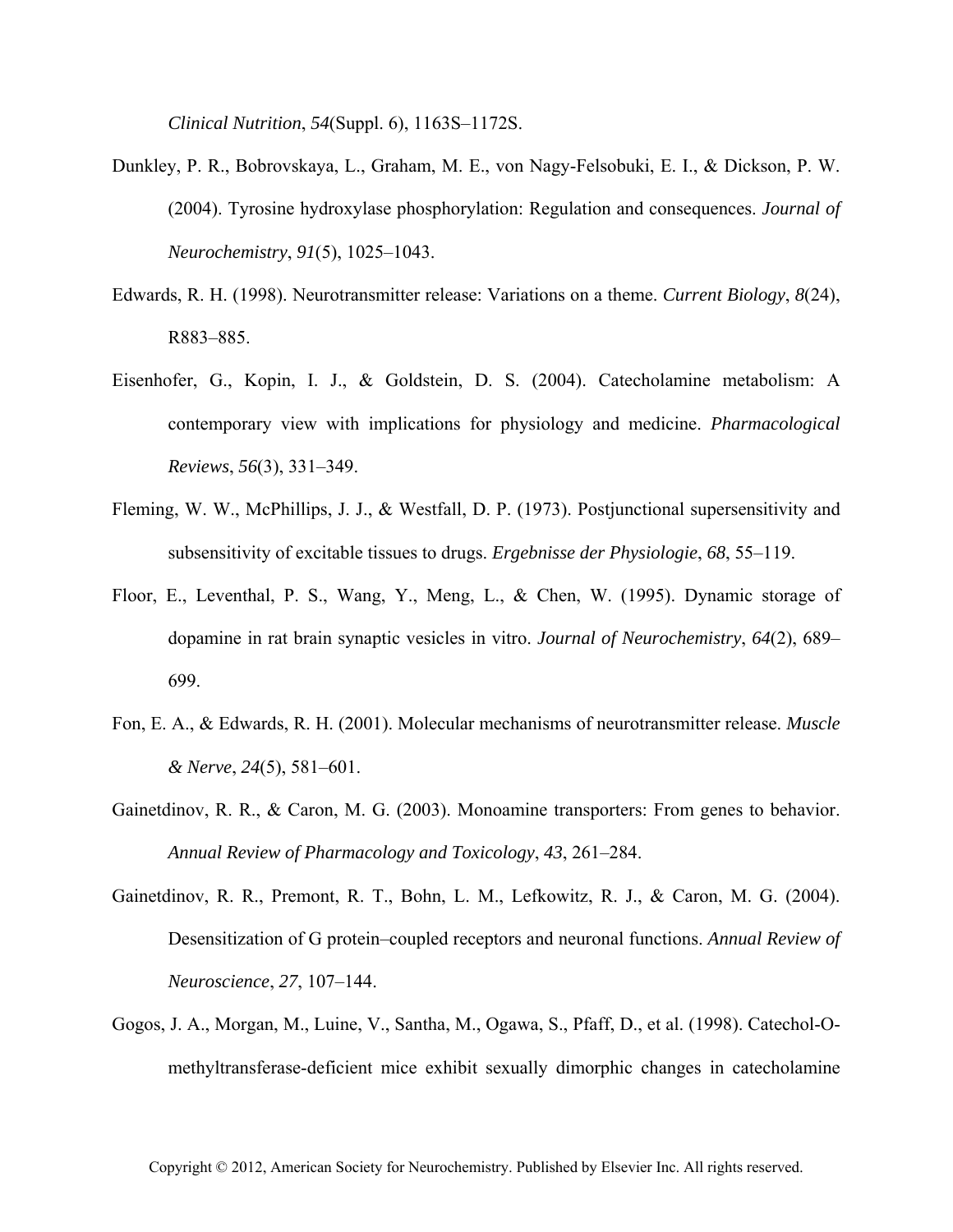levels and behavior. *Proceedings of the National Academy of Sciences of the United States of America*, *95*(17), 9991–9996.

- Gu, H., Wall, S. C., & Rudnick, G. (1994). Stable expression of biogenic amine transporters reveals differences in inhibitor sensitivity, kinetics, and ion dependence. *The Journal of Biological Chemistry*, *269*(10), 7124–7130.
- Hein, L., Altman, J. D., & Kobilka, B. K. (1999). Two functionally distinct alpha2-adrenergic receptors regulate sympathetic neurotransmission. *Nature*, *402*(6758), 181–184.
- Jones, S. R., Gainetdinov, R. R., Jaber, M., Giros, B., Wightman, R. M., & Caron, M. G. (1998). Profound neuronal plasticity in response to inactivation of the dopamine transporter. *Proceedings of the National Academy of Sciences of the United States of America*, *95*(7), 4029–4034.
- Kopin, I. J. (1985). Catecholamine metabolism: Basic aspects and clinical significance. *Pharmacological Reviews*, *37*(4), 333–364.
- Kumer, S. C., & Vrana, K. E. (1996). Intricate regulation of tyrosine hydroxylase activity and gene expression. *Journal of Neurochemistry*, *67*(2), 443–462.
- L'Hirondel, M., Cheramy, A., Godeheu, G., Artaud, F., Saiardi, A., Borrelli, E., et al. (1998). Lack of autoreceptor-mediated inhibitory control of dopamine release in striatal synaptosomes of D2 receptor-deficient mice. *Brain Research*, *792*(2), 253–262.
- Lee, F. J., Pei, L., Moszczynska, A., Vukusic, B., Fletcher, P. J., & Liu, F. (2007). Dopamine transporter cell surface localization facilitated by a direct interaction with the dopamine D2 receptor. *The EMBO Journal*, *26*(8), 2127–2136.
- Lefkowitz, R. J. (2004). Historical review: A brief history and personal retrospective of seventransmembrane receptors. *Trends in Pharmacological Sciences*, *25*(8), 413–422.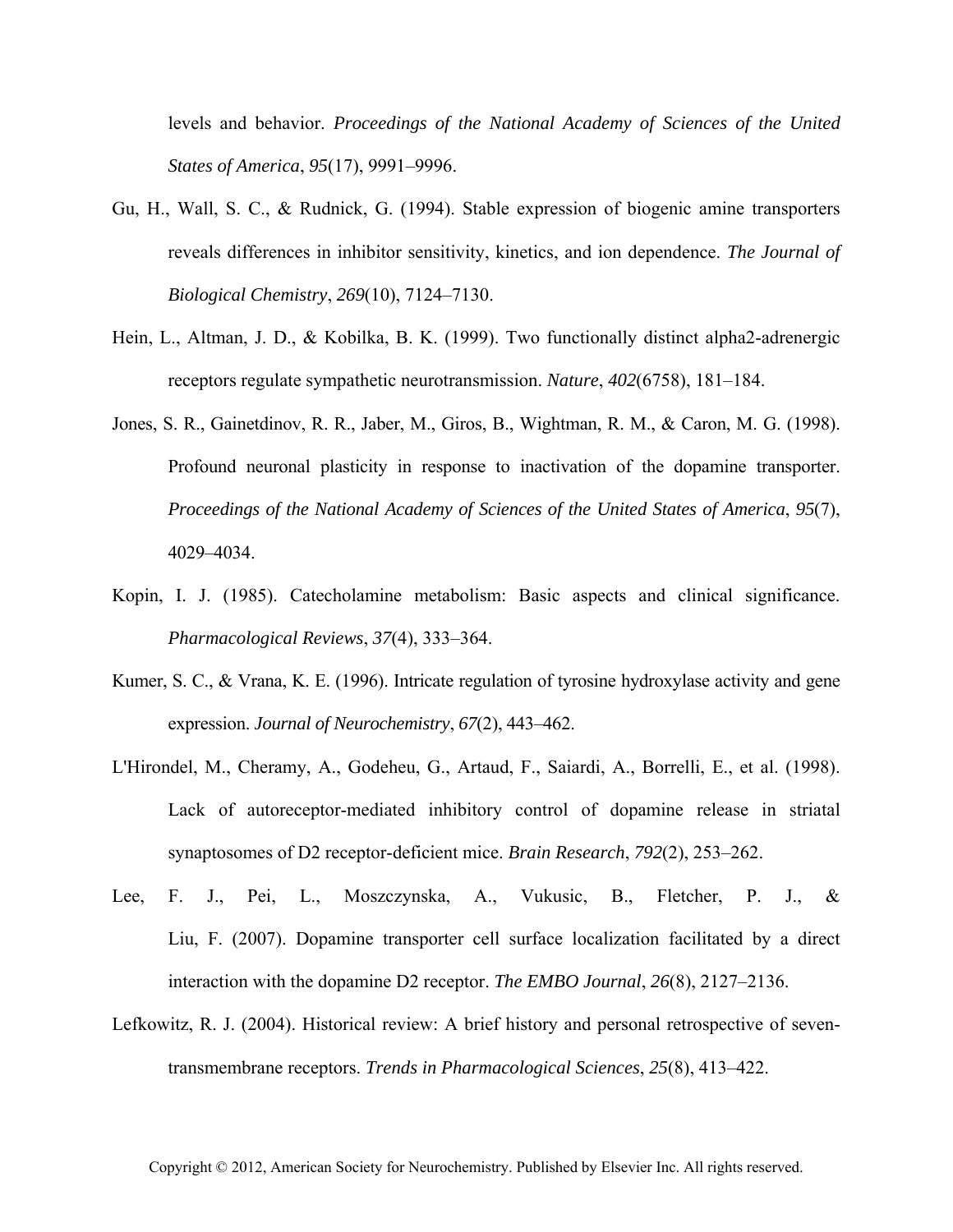- Lewis, D. A., Melchitzky, D. S., Sesack, S. R., Whitehead, R. E., Auh, S., & Sampson, A. (2001). Dopamine transporter immunoreactivity in monkey cerebral cortex: Regional, laminar, and ultrastructural localization. *The Journal of Comparative Neurology*, *432*(1), 119–136.
- Makaritsis, K. P., Handy, D. E., Johns, C., Kobilka, B., Gavras, I., & Gavras, H. (1999). Role of the alpha2B-adrenergic receptor in the development of salt-induced hypertension. *Hypertension*, *33*(1), 14–17.
- Maley, B. E., Engle, M. G., Humphreys, S., Vascik, D. A., Howes, K. A., Newton, B. W., et al. (1990). Monoamine synaptic structure and localization in the central nervous system. *Journal of Electron Microscopy Technique*, *15*(1), 20–33.
- Mitchell, H. A., & Weinshenker, D. (2010). Good night and good luck: Norepinephrine in sleep pharmacology. *Biochemical Pharmacology*, *79*(6), 801–809.
- Nakashima, A., Hayashi, N., Kaneko, Y. S., Mori, K., Sabban, E. L., Nagatsu, T., et al. (2009). Role of N-terminus of tyrosine hydroxylase in the biosynthesis of catecholamines. *Journal of Neural Transmission*, *116*(11), 1355–1362.
- Neve, K. A., Seamans, J. K., & Trantham-Davidson, H. (2004). Dopamine receptor signaling. *Journal of Receptor and Signal Transduction Research*, *24*(3), 165–205.
- Rasmussen, S. G., Choi, H. J., Rosenbaum, D. M., Kobilka, T. S., Thian, F. S., Edwards, P. C., et al. (2007). Crystal structure of the human beta2 adrenergic G-protein–coupled receptor. *Nature*, *450*(7168), 383–387.
- Rohrer, D. K., & Kobilka, B. K. (1998). Insights from in vivo modification of adrenergic receptor gene expression. *Annual Review of Pharmacology and Toxicology*, *38*, 351–373.

Rokosh, D. G., & Simpson, P. C. (2002). Knockout of the alpha 1A/C-adrenergic receptor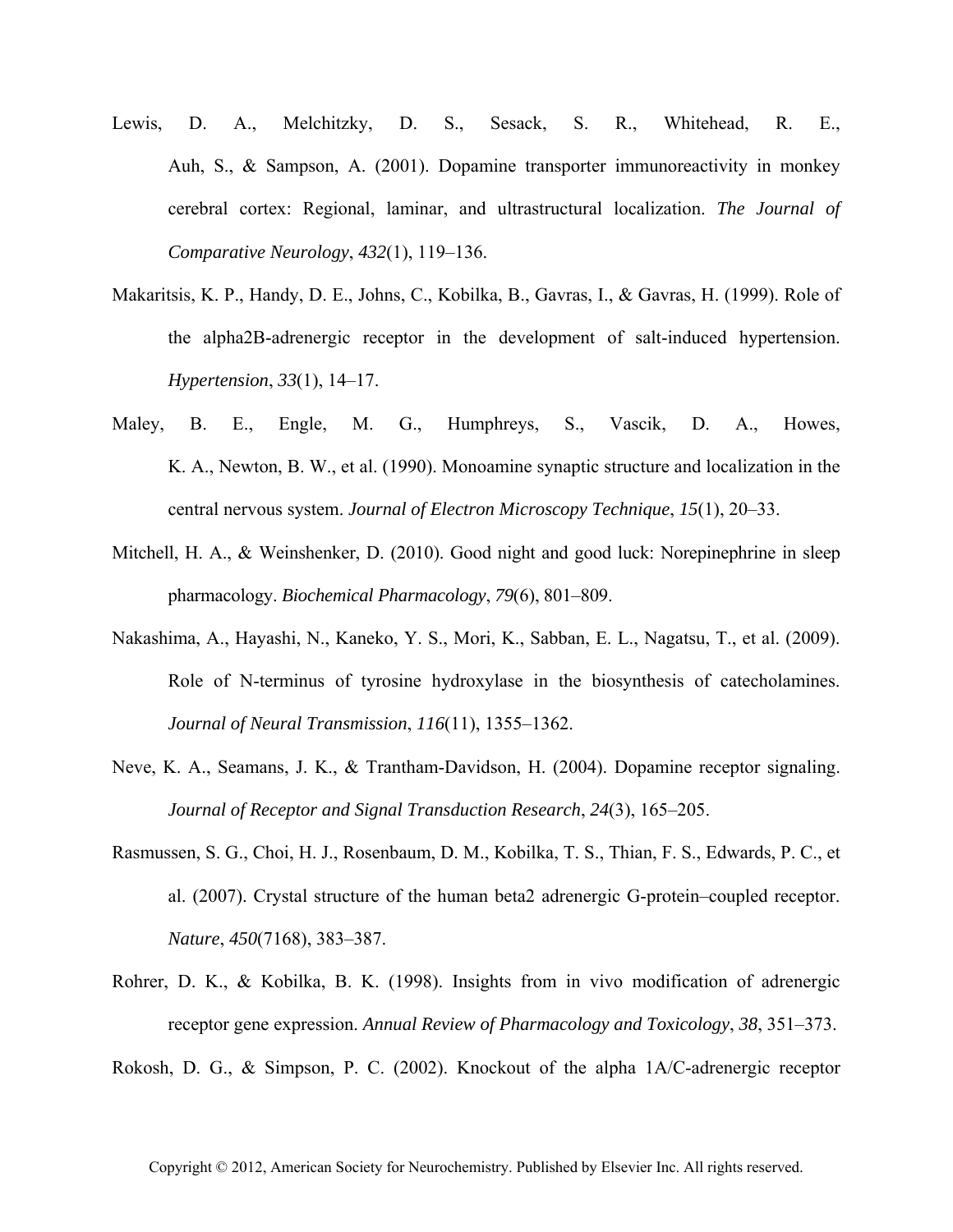subtype: The alpha 1A/C is expressed in resistance arteries and is required to maintain arterial blood pressure. *Proceedings of the National Academy of Sciences of the United States of America*, *99*(14), 9474–9479.

- Shih, J. C., Chen, K., & Ridd, M. J. (1999). Monoamine oxidase: From genes to behavior. *Annual Review of Neuroscience*, *22*, 197–217.
- Siow, Y. L., & Dakshinamurti, K. (1990). Neuronal dopa decarboxylase. *Annals of the New York Academy of Sciences*, *585*, 173–188.
- Skinbjerg, M., Liow, J. S., Seneca, N., Hong, J., Lu, S., Thorsell, A., et al. (2010). D2 dopamine receptor internalization prolongs the decrease of radioligand binding after amphetamine: A PET study in a receptor internalization-deficient mouse model. *NeuroImage*, *50*(4), 1402–1407.
- Smiley, J. F., Levey, A. I., Ciliax, B. J., & Goldman-Rakic, P. S. (1994). D1 dopamine receptor immunoreactivity in human and monkey cerebral cortex: Predominant and extrasynaptic localization in dendritic spines. *Proceedings of the National Academy of Sciences of the United States of America*, *91*(12), 5720–5724.
- Strange, P. G. (2001). Antipsychotic drugs: Importance of dopamine receptors for mechanisms of therapeutic actions and side effects. *Pharmacological Reviews*, *53*(1), 119–133.
- Swoap, S. J., Weinshenker, D., Palmiter, R. D., & Garber, G. (2004). Dbh(-/-) mice are hypotensive, have altered circadian rhythms, and have abnormal responses to dieting and stress. *American Journal of Physiology. Regulatory, Integrative and Comparative Physiology*, *286*(1), R108–113.
- Tanoue, A., Nasa, Y., Koshimizu, T., Shinoura, H., Oshikawa, S., Kawai, T., et al. (2002). The alpha(1D)-adrenergic receptor directly regulates arterial blood pressure via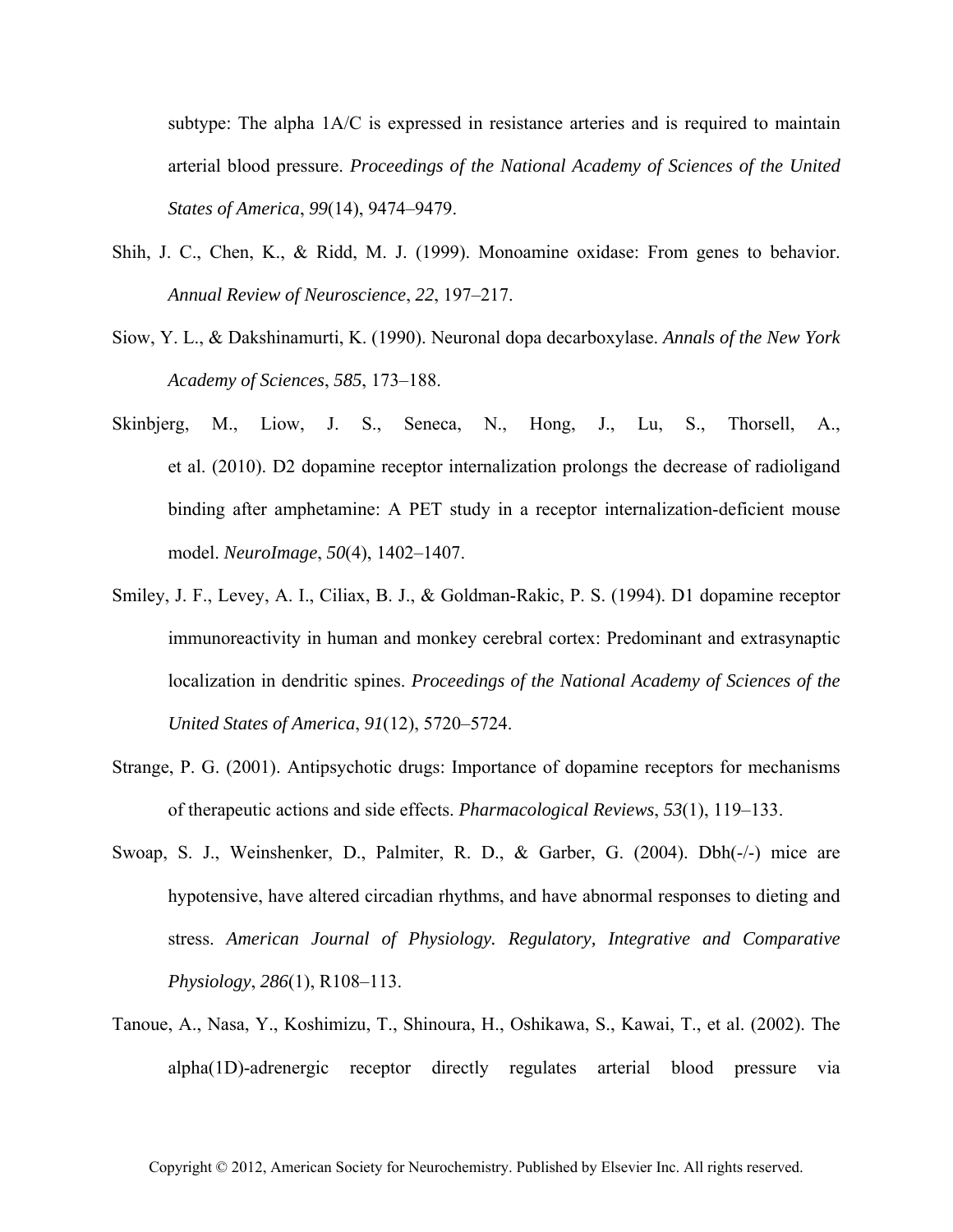vasoconstriction. *The Journal of Clinical Investigation*, *109*(6), 765–775.

- Trendelenburg, U. (1966). Mechanisms of supersensitivity and subsensitivity to sympathomimetic amines. *Pharmacological Reviews*, *18*(1), 629–640.
- Tunbridge, E. M., Harrison, P. J., & Weinberger, D. R. (2006). Catechol-o-methyltransferase, cognition, and psychosis: Val158Met and beyond. *Biological Psychiatry*, *60*(2), 141–151.
- Ungerstedt, U. (1971). Postsynaptic supersensitivity after 6-hydroxy-dopamine induced degeneration of the nigro-striatal dopamine system. *Acta Physiologica Scandinavica. Supplementum*, *367*, 69–93.
- Usiello, A., Baik, J. H., Rouge-Pont, F., Picetti, R., Dierich, A., LeMeur, M., et al. (2000). Distinct functions of the two isoforms of dopamine D2 receptors. *Nature*, *408*(6809), 199–203.
- Wang, Y., Xu, R., Sasaoka, T., Tonegawa, S., Kung, M. P., & Sankoorikal, E. B. (2000). Dopamine D2 long receptor-deficient mice display alterations in striatum-dependent functions. *The Journal of Neuroscience: The Official Journal of the Society for Neuroscience*, *20*(22), 8305–8314.
- Warne, T., Serrano-Vega, M. J., Baker, J. G., Moukhametzianov, R., Edwards, P. C., Henderson, R., et al. (2008). Structure of a beta1-adrenergic G-protein–coupled receptor. *Nature*, *454*(7203), 486–491.
- Weinshenker, D., Miller, N. S., Blizinsky, K., Laughlin, M. L., & Palmiter, R. D. (2002). Mice with chronic norepinephrine deficiency resemble amphetamine-sensitized animals. *Proceedings of the National Academy of Sciences of the United States of America*, *99*(21), 13873–13877.
- Willemsen, M. A., Verbeek, M. M., Kamsteeg, E. J., de Rijk-van Andel, J. F., Aeby, A., Blau, N., et al. (2010). Tyrosine hydroxylase deficiency: A treatable disorder of brain